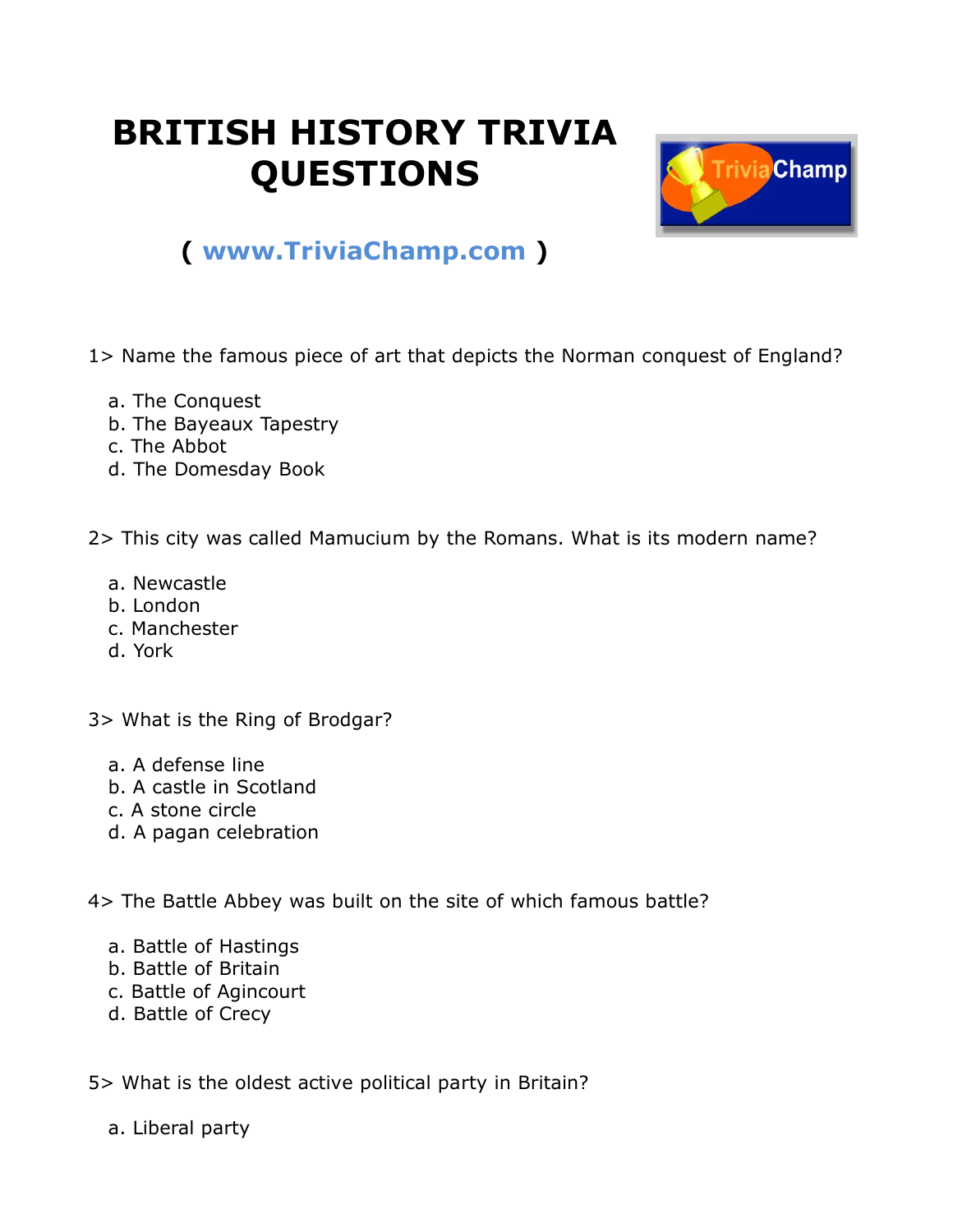- b. Conservative party
- c. Labour party
- d. Sinn Fein

6> Which of the following is believed to be the oldest name of the island of Great Britain?

- a. Ulster
- b. Albion
- c. Britannia
- d. Caledonia

7> Who was the spouse of Queen Victoria?

- a. Prince Edward
- b. Prince Albert
- c. Nobody, she was single
- d. Prince Alfred

8> Which part of the British Isles was the kingdom of Rheged in?

- a. Scotland
- b. Isle of Man
- c. Wales
- d. Ireland

9> What was the nickname of king William, the first Norman king of England?

- a. William the Wise
- b. William the Conqueror
- c. William the Scotsbane
- d. William the Great

10> What is the title of a nobleman just above the viscount, but below the margrave?

- a. Duke
- b. Baron
- c. Earl
- d. Lord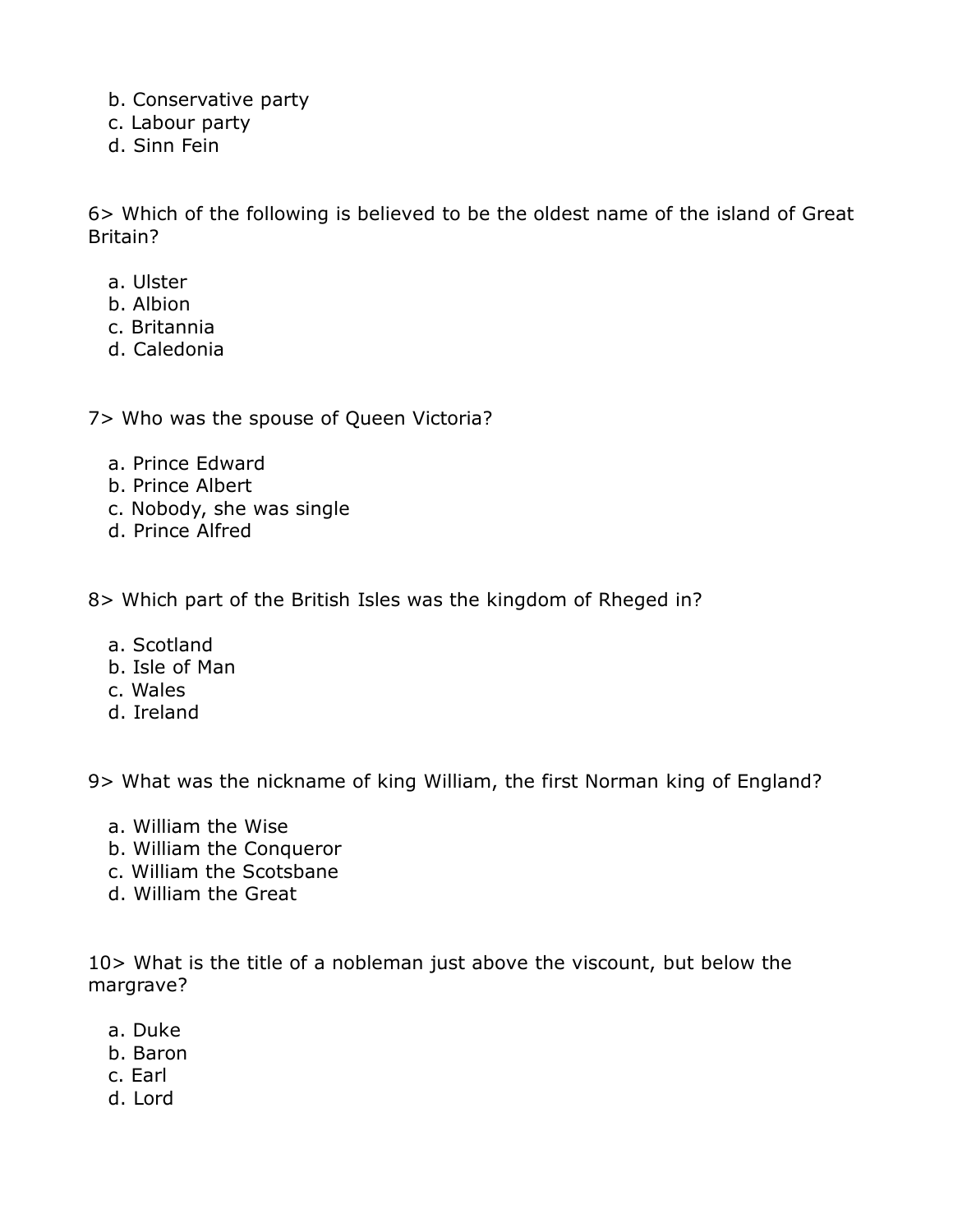11> In 1936, British journalist John Langdon Davies said "Our Government is much more afraid of than it is of ".

- a. Fascism than it is of Communism
- b. Communism than it is of Fascism
- c. War than it is of Occupation
- d. Action than it is of the Germans

12> Where did Winston Churchill present his Sinews of Peace, a.k.a. The Iron Curtain speech?

- a. London, England
- b. Fulton, USA
- c. Sorbonne, France
- d. Brussels, Belgium

13> When did the United Kingdom join the European Union?

- a. 1995
- b. 2004
- c. 1973
- d. It didn't join the EU

14> How many times has the UK hosted the Summer Olympic Games (2013)?

- a. 2
- b. 1
- c. 3
- d. 4

15> Who is the current Prime Minister of the UK (2013)?

- a. David Cameron
- b. Nick Clegg
- c. Angela Merkel
- d. Mario Monti